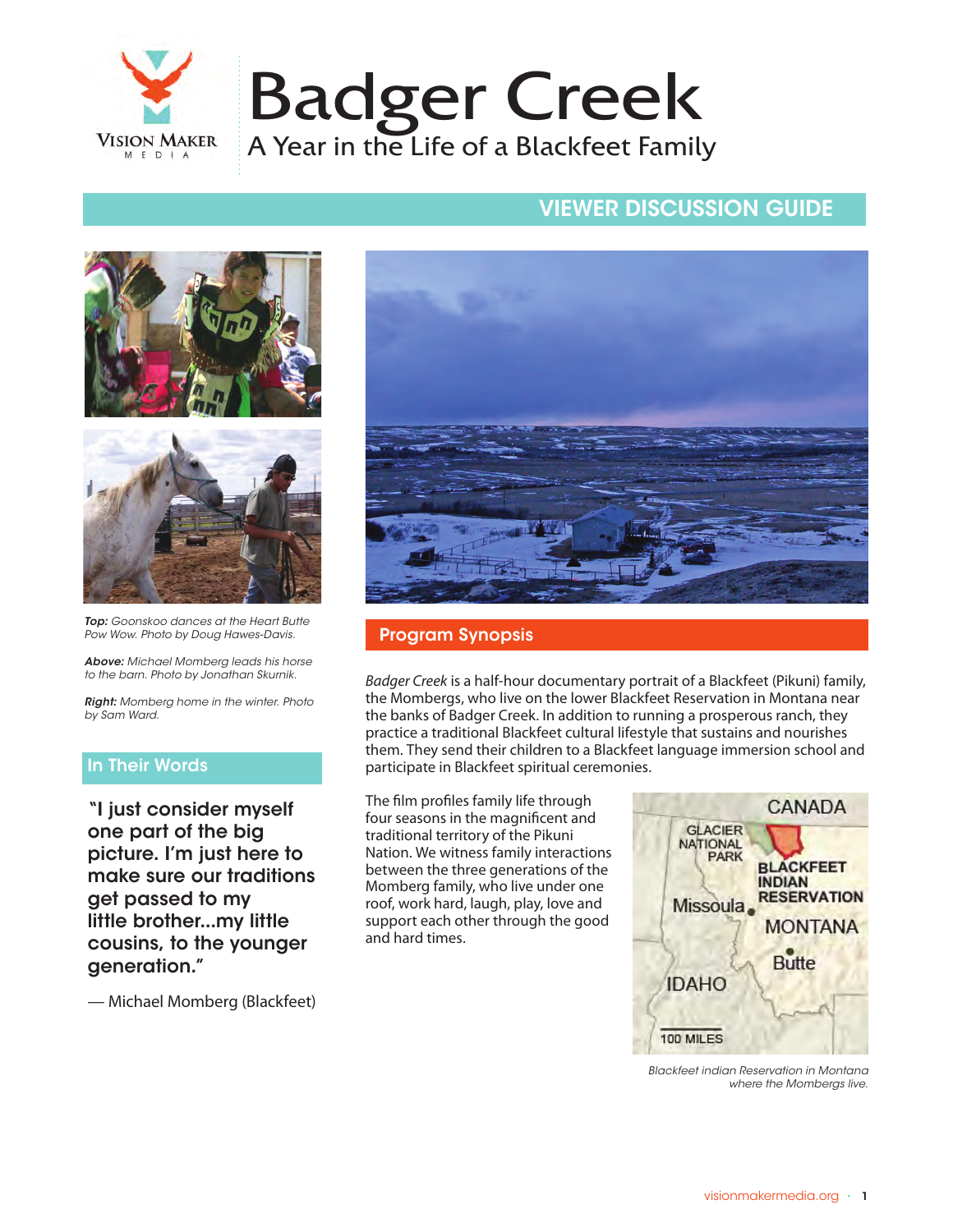## Badger Creek **VISION MAKER** A Year in the Life of a Blackfeet Family



## Producer's Comment



## **Jonathan Skurnik**

Our intention in making this film was to share with audiences a positive portrayal of Native Americans on the reservation.

Many documentaries about reservation life portray poverty, violence and other hardships, and they depict protagonists

fighting to survive in this context. While these are important stories, our film takes an alternative approach of portraying a family that is thriving.

After speaking to Michael via Skype and communicating with his parents over email, we agreed that Michael's traditional, successful and loving Native family living on the Rez would make great subjects for a film about contemporary Native resilience.

The film focuses on key family members and typical life events so that audiences can identify with their way of life and understand why they are successful.

The family contradicts the common media narrative about dysfunction, violence and poverty on modern American Indian reservations. We felt that their story of resilience, hard work and love needs to be shared with American audiences.

While the film touches on some of the challenges of life on the reservation, such as drugs and poverty, the Mombergs' success is not portrayed in opposition to a dysfunctional reservation environment, but rather as a result of the ongoing choices they have made to stay healthy and to adhere to traditional Blackfeet values.

### Discussion Questions

- 1. *Badger Creek* highlights a year in the life of three generations of a healthy, happy family living in Montana on the Blackfeet Reservation. Discuss the historical backdrop that makes this seemingly ordinary family remarkable. You also may want to research the overall involvement in cattle ranching and how that came about.
- 2. The Momberg family is committed to practicing their Blackfeet cultural traditions and keeping their original language vibrant and alive. Why do you think this is a high priority for them? Identify the challenges of keeping their language and traditions active and alive for future generations.
- 3. In the film, Professor Mike Lafromboise teaches the students about the dichotomy of living with two different worldviews. What two worldviews is he speaking about? What conflicts and challenges do you imagine Blackfeet students face in blending these two worldviews?
- 4. What did instructor Darrell Kipp mean when he pointed to a book and said, "In our world, this is a best seller?" Why does Darrell, one of the most esteemed elders on the reservation, believe that it is important for Native people to tell their own stories in their own language?

5. Michael's high school graduation is significant on many levels for the Momberg family. He is taking his place as a role model to the younger generation; he is becoming a future leader and preserver of the Blackfeet cultural traditions; and he is a strong indicator that the Mombergs are, in fact, ending the cycle of violence and addiction. Consider each of these levels separately and explore why each is important to the health and future of the Blackfeet Nation.



*The Momberg children with their grandparents. Photo by Jonathan Skurnik.*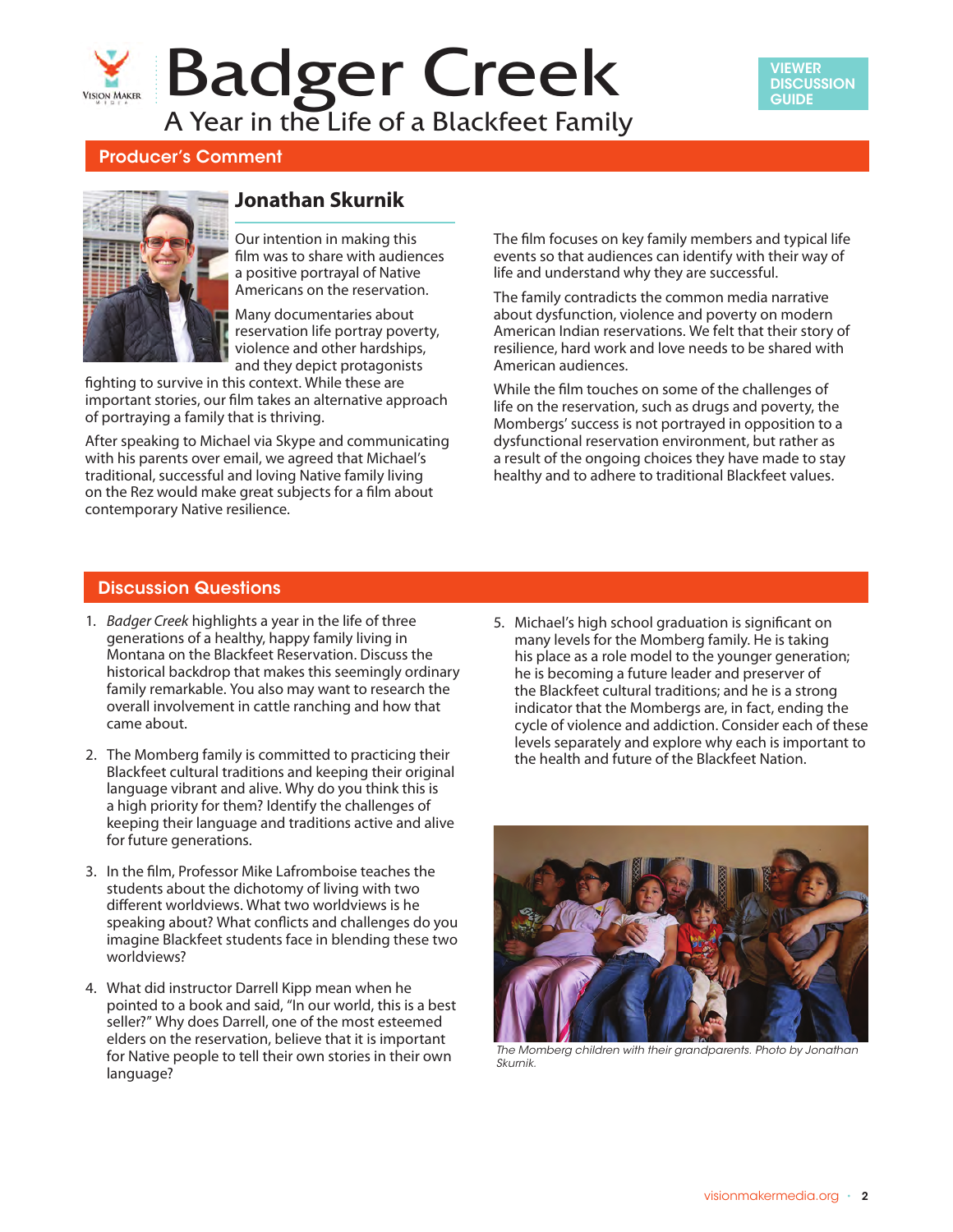# Badger Creek **VISION MAKER** A Year in the Life of a Blackfeet Family





*The Momberg men share breakfast. Photo by Jonathan Skurnik.*

### By the Numbers

- 1. The Blackfeet Nation, located in northwest Montana, is bordered by Glacier National Park to the west and Canada to the north.
- 2. The Blackfeet Reservation is one of the 10 largest reservations in the United States, with 1.5 million acres and a population of 17,321 enrolled members. Not all members currently live on the reservation.
- 3. The Blackfeet Indian Reservation was established by treaty in 1855.
- 4. During what is known as "Starvation Winter" of 1883-1884, as many as 600 Blackfeet people died, approximately one-fourth of the population.
- 5. The Pikuni Blackfeet people are one of several distinct bands of The Blackfeet Nation, some of which span the U.S. border into western Saskatchewan and Southern Alberta in Canada.
- 6. The Blackfeet people call themselves "Niitsitapi" (nee-itsee-TAH-peh) meaning "the real people."
- 7. The Blackfeet band, to which the Momberg family members belong, call themselves Pikuni, which also has been spelled Piikani, Piegan, Peigan, Pikani, Pekuni, Piekann and Pikanii.
- 8. The name, "Blackfeet" is reported to come from the Blackfeet people wearing moccasins that had been dyed a dark color.

## Suggested Activities

- 1. The Momberg family has been ranching for many generations. Research the early history of the Blackfeet people to discover how the passage of time and historical events have changed the way the people live, gather food and interact with their land.
- 2. The "Starvation Winter" of 1883-1884 was a significant and tragic moment in the long and prosperous history of the Blackfeet people. Create a timeline of the circumstances that led up to this catastrophic event which caused the deaths of 600 Blackfeet people, approximately one-fourth of the population.
- 3. When Buzz and Glenda married, they decided as a couple to quit using alcohol so they could raise their family in a good way. This was a first step in ending a cycle of violence and abuse that still plagues many Native communities today as a result of historical trauma. Conduct research to gain an overview of the effects of alcoholism and drug abuse in Indian Country today and identify four strategies that Native people are using to bring health and strength back to their communities.
- 4. Revitalizing the Blackfeet language and cultural traditions is a central theme in this film. Review the film and identify the specific ways that indicate how the people are keeping their language and traditions alive, both in the schools and in the Momberg family.
- 5. Conduct a geographical search of the Blackfeet Nation as a whole. What makes them unique? How have the people handled being split between two countries? What is the structure of the current Blackfeet tribe to which the Mombergs belong?



*Spencer Momberg tags a cow on the ranch. Photo by Jonathan Skurnik.*